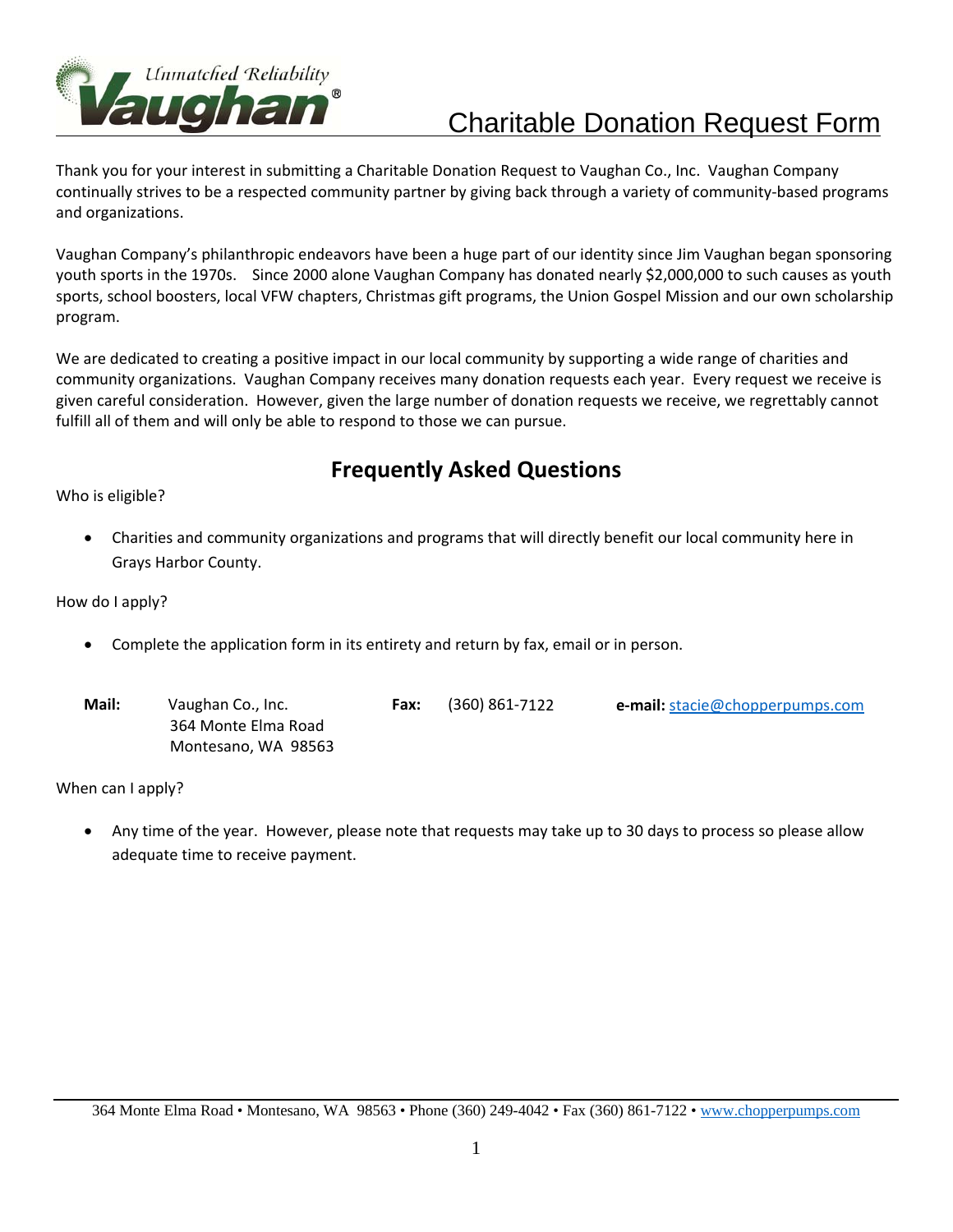

## Charitable Donation Request Form

The following procedures and guidelines are designed to help with your donation request. Please feel free to include any additional information you may feel is pertinent.

| Name of Organization (as shown on your income tax return)                                                                                                 |                                                                           |                                 |  |  |  |  |  |  |
|-----------------------------------------------------------------------------------------------------------------------------------------------------------|---------------------------------------------------------------------------|---------------------------------|--|--|--|--|--|--|
| Business Name (if different than above)                                                                                                                   |                                                                           |                                 |  |  |  |  |  |  |
| Check appropriate box:<br>Limited Liability Company. Enter tax classification (D=disregarded entity, C=corporation, P=Partnership)<br>Other $\rightarrow$ | $\Box$ Individual / Sole Proprietor $\Box$ Corporation $\Box$ Partnership |                                 |  |  |  |  |  |  |
| Is your organization an IRS qualified not for profit organization?<br>If yes, is your organization an IRS qualified 501(c)3 organization?                 |                                                                           | Yes<br>No<br>Yes<br><b>No</b>   |  |  |  |  |  |  |
| Taxpayer Identification Number (TIN): Social Security Number: _____- _________<br>or<br>Employer Identification number: ____-________                     |                                                                           |                                 |  |  |  |  |  |  |
| <b>Mailing Address</b>                                                                                                                                    |                                                                           |                                 |  |  |  |  |  |  |
| City                                                                                                                                                      | <b>State</b>                                                              | Zip                             |  |  |  |  |  |  |
| <b>Contact Name</b>                                                                                                                                       | <b>Phone Number</b>                                                       | E-mail                          |  |  |  |  |  |  |
| <b>Amount Requested</b><br>Required                                                                                                                       |                                                                           | Date and Location of your event |  |  |  |  |  |  |
| Signature                                                                                                                                                 | Date                                                                      |                                 |  |  |  |  |  |  |